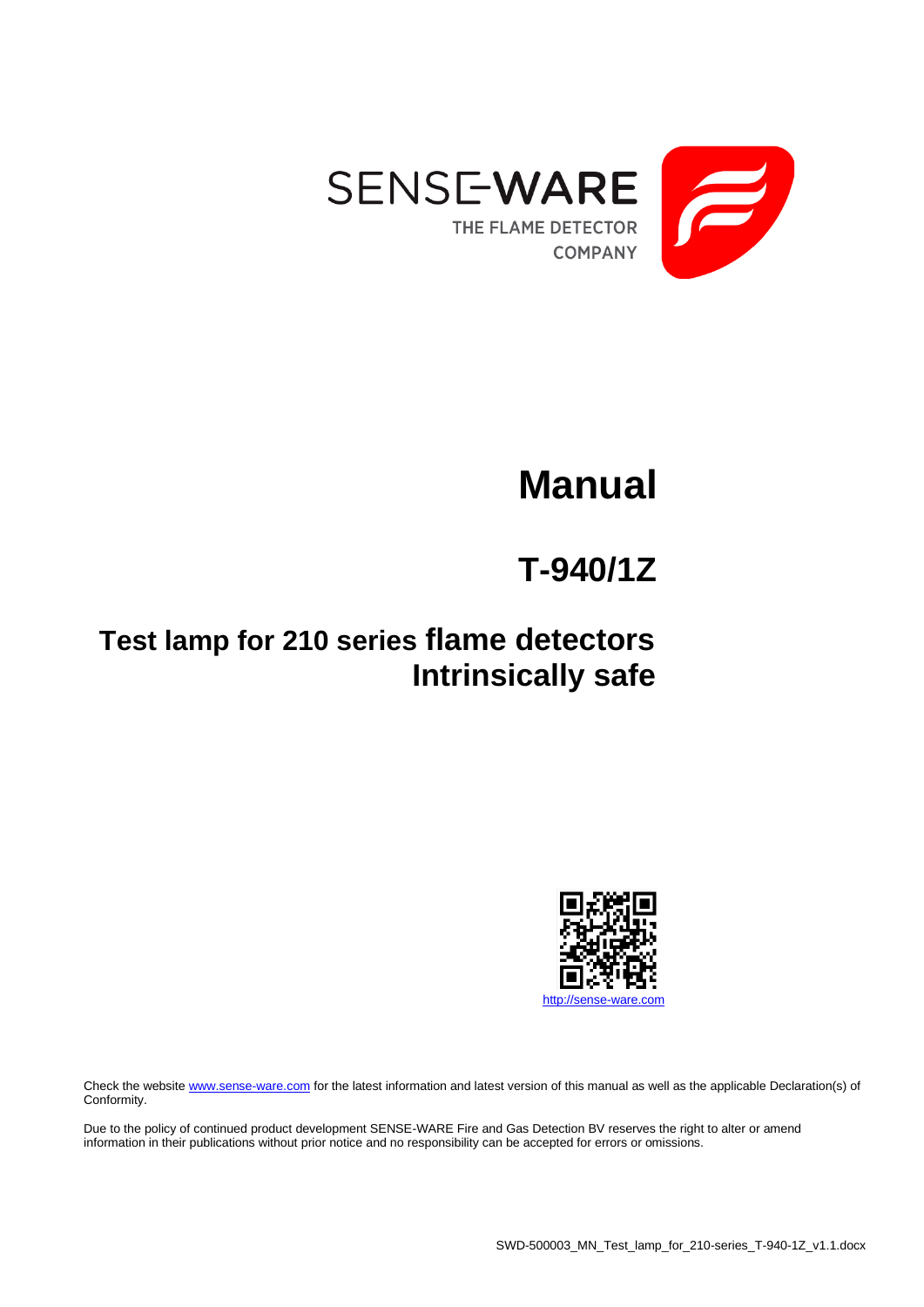

## **Content**

| 2. |  |
|----|--|
| 3. |  |
| 4. |  |
| 5. |  |
| 6. |  |
|    |  |
|    |  |
| 8. |  |
|    |  |
|    |  |
|    |  |
|    |  |
|    |  |



## <span id="page-1-0"></span>**1. Safety instructions**

Please read this manual carefully and study the cautions, before you start installing or using this equipment. Herewith you ensure a safe and proper use of this equipment. These safety instructions provide important information and must be consulted.

- 1. Leave the maintenance of this equipment to an authorized and qualified electro mechanic.
- 2. Use the test lamp according to the instructions of this manual.
- 3. Never touch the electric components and printed circuit boards of this equipment.
- 4. Do not drill holes in the test lamp housing; holes in the housing damage the ingress protection of the equipment.
- 5. Mount and replace batteries exclusively in Safe Area.
- 6. Make sure that the lid is fully and correctly mounted on the housing before using up the equipment.
- 7. Never open the equipment in a situation where hazardous gas or dust is present.
- 8. In case of doubt consult the supplier of this product.
- 9. Remove the 4 AA batteries after the functional test and before storing the test lamp.
- 10. SENSE-WARE does not take responsibility for the proper working of this equipment if it is not maintained or used according to the instructions in this manual.
- 11. Keep away from children.
- 12. Do not use the test lamp when damaged.
- 13. Do not open the lamp, send it back for repair. Contact your supplier for details.
- 14. Do not throw the unit in a fire. The batteries could explode when exposed to intense heat.
- 15. The non-rechargeable alkaline batteries have a lifetime of several years. Please ask your local city official how to dispose the batteries.
- 16. The test lamp is only suitable for functional testing of 210-series flame detectors from SENSE-WARE.
- 17. Make sure testing of the flame detectors does not activate unwanted alarm signals.
- 18. Suitable for use in safe areas, Class I, Div 1 & 2, Zone 1 & 2.
- 19. Do not carry the case into an explosive atmosphere.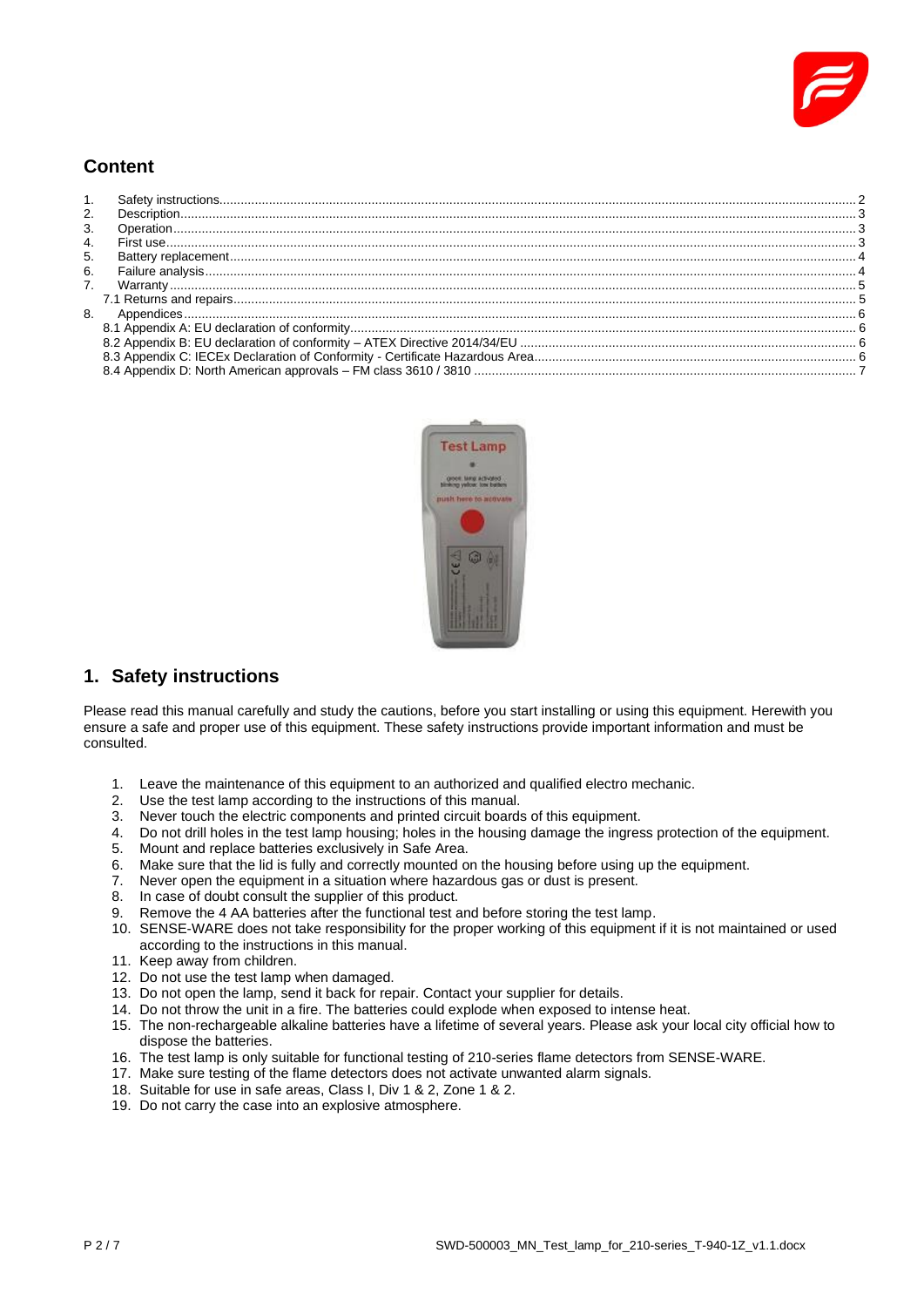

## <span id="page-2-0"></span>**2. Description**

The intrinsically safe SENSE-WARE T-940/1Z flame detector test lamp activates 210-series flame detectors from SENSE-WARE; the UV/IR-210/1, the UV-185/5 and the IR3-109/1. For all models the detection range is 4 meters (13 ft). The T-940/1Z test lamp is intrinsically safe, suitable for use in hazardous areas.

#### **Cautions**:

- a. The T-940/1Z test lamp is only compatible with the 210-series flame detectors of SENSE-WARE. The test lamp is not suitable for flame detectors of other brands.
- b. The T-940/1Z test lamp is only compatible with the most recent generation of the 210-series flame detectors of SENSE-WARE.
- The test lamp T-940/1Z is compatible with 210-series flame detectors with a 2 character 6 digit serial number.
- The test lamp T-940/1Z in not compatible with 210-series flame detectors with a 2 character 4 digit serial number.

#### **Specifications:**

| Voltage                                                     | 6 Vdc nominal                                         |
|-------------------------------------------------------------|-------------------------------------------------------|
| Test range for all 210-series flame detectors of SENSE-WARE | up to 4 m (13 ft)                                     |
| Not suitable for detectors of other brands                  |                                                       |
| <b>Batteries</b>                                            | 4 x Duracell MN1500 alkaline AA battery, 1.5 Vdc.     |
| Housing                                                     | Aluminum.                                             |
| Ingress protection rating                                   | <b>IP66</b>                                           |
| Working temperature range                                   | -20 to +54 <sup>o</sup> C (-4 to +130 <sup>o</sup> F) |
| Storage temperature range                                   | 5 to + 30 °C (41 to + 86 °F)                          |
| Country of Origin/Intrastatistic Number                     | The Netherlands, 8531 10 30                           |
| Shipping dimensions (box)                                   | 32 x 30 x 13 cm (13" x 11" x 5")                      |
| Shipping weight                                             | 3 kg (7 lbs.)                                         |
| <b>ATEX Certificate</b>                                     | II 2G Ex ib IIC T4/T3 Gb                              |
|                                                             | Ambient temperature range:                            |
|                                                             | For temperature class T3: -20 - + 54 $^{\circ}$ C     |
|                                                             | For temperature class T4: -20 - +46 $^{\circ}$ C      |
|                                                             | (see appendix)                                        |
| <b>IECEx Certificate</b>                                    | Ex ib IIC T4/T3 Gb                                    |
|                                                             | Ambient temperature range:                            |
|                                                             | For temperature class T3: -20 - + 54 $^{\circ}$ C     |
|                                                             | For temperature class T4: -20 - + 46 $°C$             |
|                                                             | (see appendix)                                        |
| FM approval                                                 | Intrinsically safe (see appendix)                     |

## <span id="page-2-1"></span>**3. Operation**

Before a test is carried out make sure the flame detector is switched on and the alarm outputs are in override. Please avoid unwanted alarm signals as a result of your test.

The test lamp will turn on/off by pushing/releasing the pushbutton.

- 1. Point at the flame detector within the test distance and on the central axis of the cone of vision of the detector.
- 2. Push the button and wait until the Flame detector is activated. The green control LED will turn on.
- 3. Operate the test lamp for at least the selected delay time of the detector. This will be no longer than 30 seconds.
- 4. When the control LED turns on yellow the batteries needs to be replaced. Remove all used batteries from the device at the same time, and then replace them with new batteries of the same size and type. See also chapter 5.

#### <span id="page-2-2"></span>**4. First use**

- 1. For safety reasons, do the following actions in Safe Areas, thus **not** in Hazardous areas.
- 2. For safety reason use the genuine batteries, included in the shipping box. If these non-rechargeable batteries are empty, then use the batteries, specified in the section "batteries" of this manual.
- 3. Remove the cover of the battery compartment (on the back of the test lamp).
- 4. Place the 4 non–rechargeable Duracell MN1500 AA batteries in the battery holder in the battery compartment.
- 5. Place the lid of the battery compartment and mount with the 2 screws.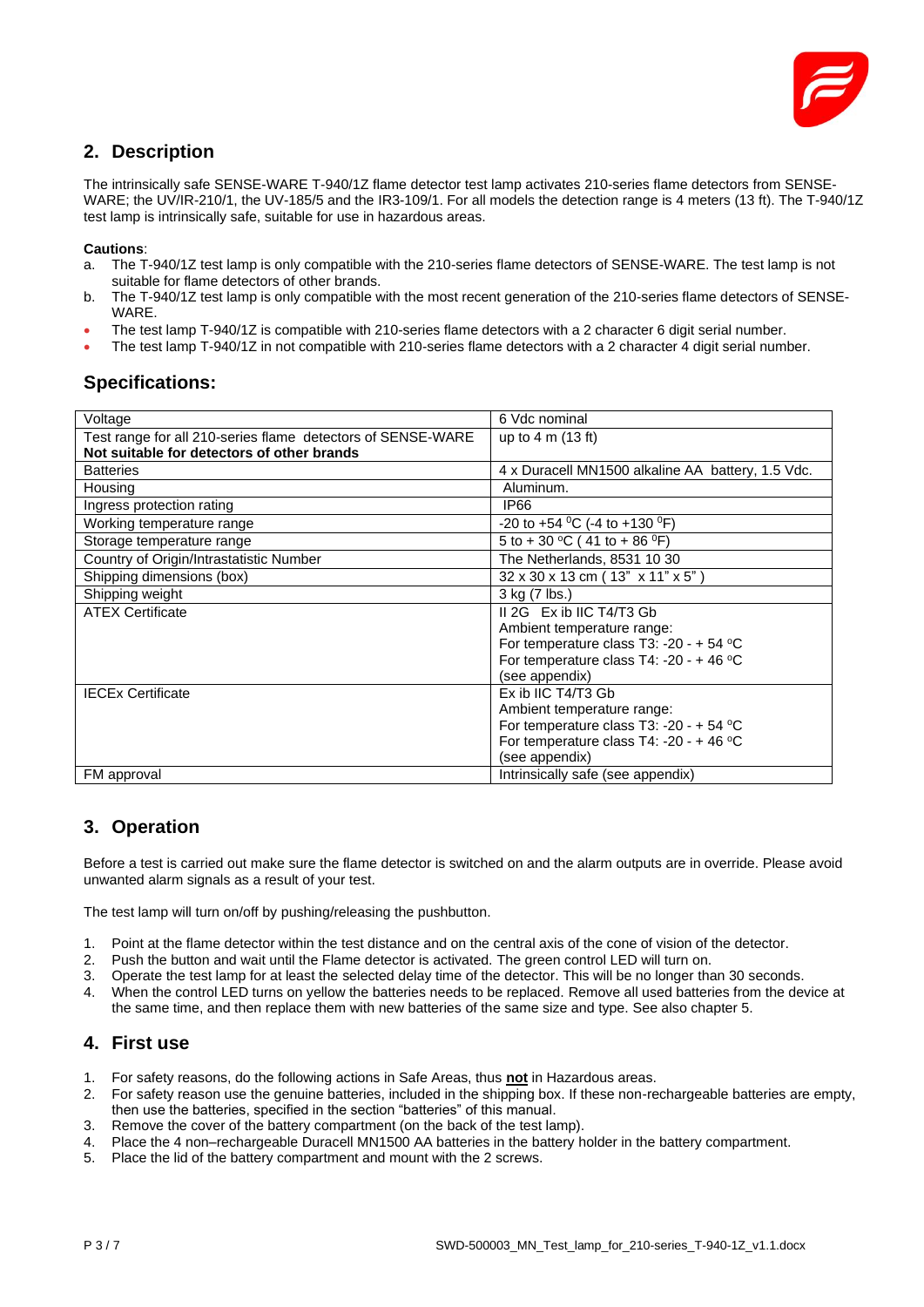

### <span id="page-3-0"></span>**5. Battery replacement**

- 1. Read these instructions carefully before installing new batteries.
- 2. Only replace the batteries by genuine Duracell: MN1500 AA batteries. The batteries can be purchases locally by means of the battery information in the specification.
- 3. Remove all used batteries from the device at the same time, and then replace them with new batteries of the same size and type.
- 4. Remove the cover from the battery compartment. Remove the old batteries from the battery compartment.
- 5. Insert the 4 new batteries. Make sure to insert the new batteries properly, following the symbols showing you the correct way to position the positive (+) and negative (-) ends of the batteries.
- 6. Place the cover of the battery compartment in the original position, by means of the two screws.
- 7. Remove batteries from devices that will be stored for extended periods.
- 8. Inspect the battery compartment every few months to be sure the batteries are not leaking.

#### **Battery specifications:**

| Battery type    | AA               |  |
|-----------------|------------------|--|
| Battery voltage | $1.5$ Vdc        |  |
| Brand and Type  | Duracell: MN1500 |  |

#### **Ordering information**

| <b>Catalog Code</b> | $\blacksquare$ Part # | <b>Description</b>                                                                                   |
|---------------------|-----------------------|------------------------------------------------------------------------------------------------------|
| TC-940/1Z           |                       | SW1120   Test lamp for 210-series flame detectors, suitable for ATEX zone 1, including carrying case |

#### <span id="page-3-1"></span>**6. Failure analysis**

Possible root causes of faults:

- 1. The flame detector to be functionally tested is not a 210-series flame detector from SENSE-WARE.
- 2. The flame detector to be functionally tested is an older model from the 210-series from SENSE-WARE. Older UV/IR-
- 210/1 and UV-185/5 flame detectors are not compatible with the T-940/1Z flame detector test lamp. (see picture below)
- 3. The flame detector is not working properly and will thus not be activated by the test lamp.
- 4. The batteries of the test lamp are empty (the yellow lamp for undervoltage will blink)
- 5. The electronics of the test lamp is damaged.



210 series flame detector with a 2 character 4 digit serial number are not compatible with the T-940/1Z test lamp

#### **Remarks**

If you ask for the support of SENSE-WARE, make sure that you well-reported the fault in the log.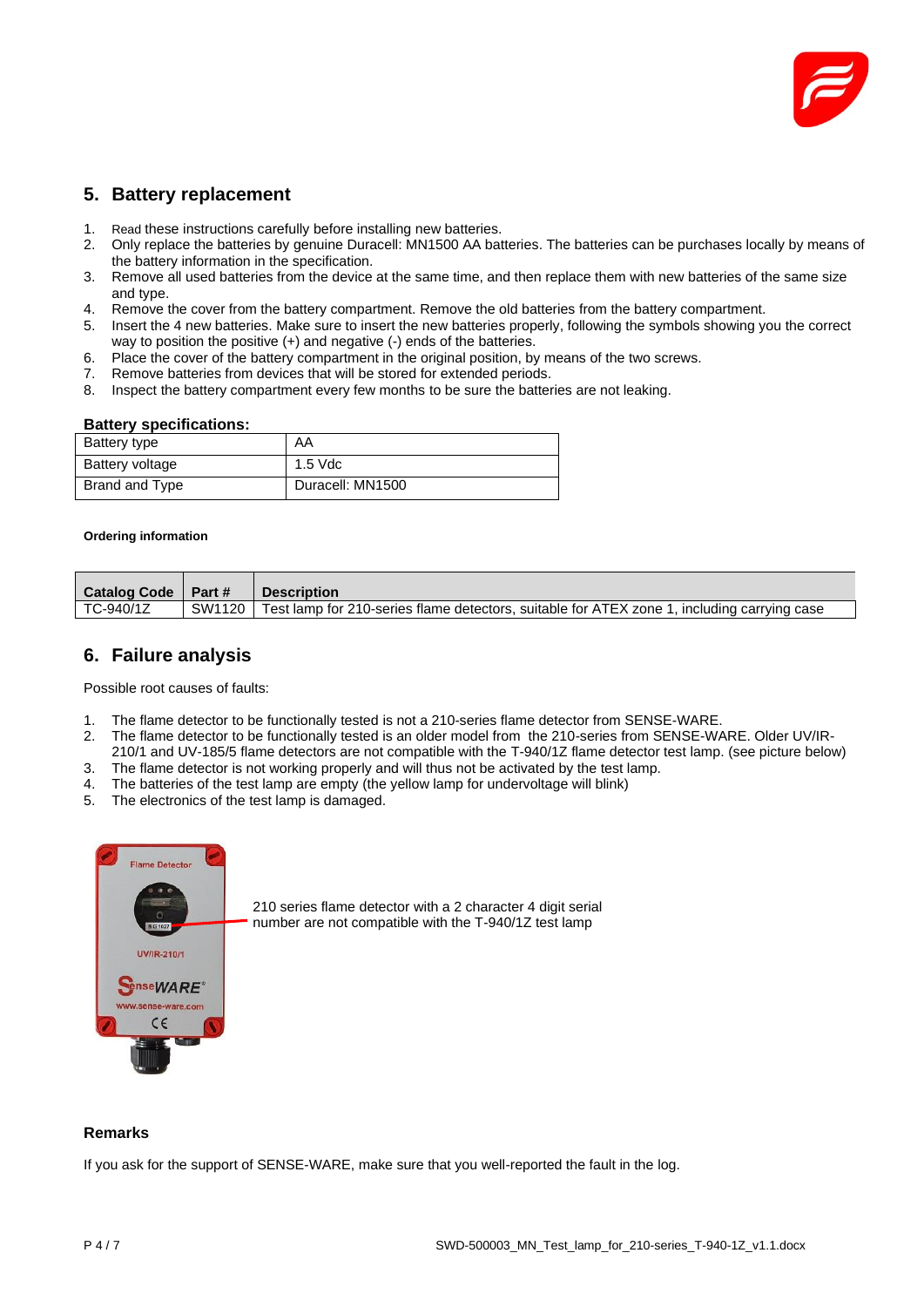

## <span id="page-4-0"></span>**7. Warranty**

In the Warranty arrangement the conditions are mentioned which apply for the SENSE-WARE flame detector test lamp. If not explicitly mentioned in this manual, the Orgalime S2012 delivery terms and conditions apply.

SENSE-WARE provides for the T-940/1Z test lamp a warranty of 24 months after supply, for defects in the material, providing normal use and maintenance. SENSE-WARE will under these circumstances, during the warranty period free of charge repair and replaces parts of products which are returned according to the instructions of this warranty section. All replaced parts become property of SENSE-WARE. The warranty is only valid for companies which directly purchased the goods from SENSE-WARE and cannot be transferred to other parties.

From the warranty are excluded:

- 1. Defects which are caused by improper use, an incident or lack of maintenance.
- 2. Defects or damages which are caused by improper installation or manipulating the hardware and/or software.
- 3. Applying the wrong operating voltage, water damage etc., or wrongly executed repairs and repairs with non-genuine spare parts.
- 4. Products from which the serial number is removed or unreadable.
- 5. Normal wear and tear, including cosmetic damage.

## <span id="page-4-1"></span>**7.1 Returns and repairs**

- 1. Ask via your supplier for a SENSE-WARE RMA (Returned Material Authorization). For returns to the factory an RMA is always required.
- 2. You will get an RMI (Returned Material Information) fill-in form on which you or your supplier fills in the SENSE-WARE invoice number, the serial number and the type of fault.
- 3. In case of an authorization SENSE-WARE will provide your supplier an RMA number which you have to add to the packing list of the return shipment. You also have to include the RMI form in the shipment plus faxing or emailing it to SENSE-WARE.
- 4. The shipping cost to and from SENSE-WARE are for the buyer.
- 5. Make sure that the test lamp is packed thoroughly before you return it to SENSE-WARE.
- 6. In case you did not buy the test lamp directly from SENSE-WARE please contact your supplier for an RMA.
- 7. For goods with an RMI, which require a repair within the warranty period, you can request SENSE-WARE an "advance replacement" via your supplier.

#### **Remark:**

The test lamp does not contain parts which are suitable for a local or field repair.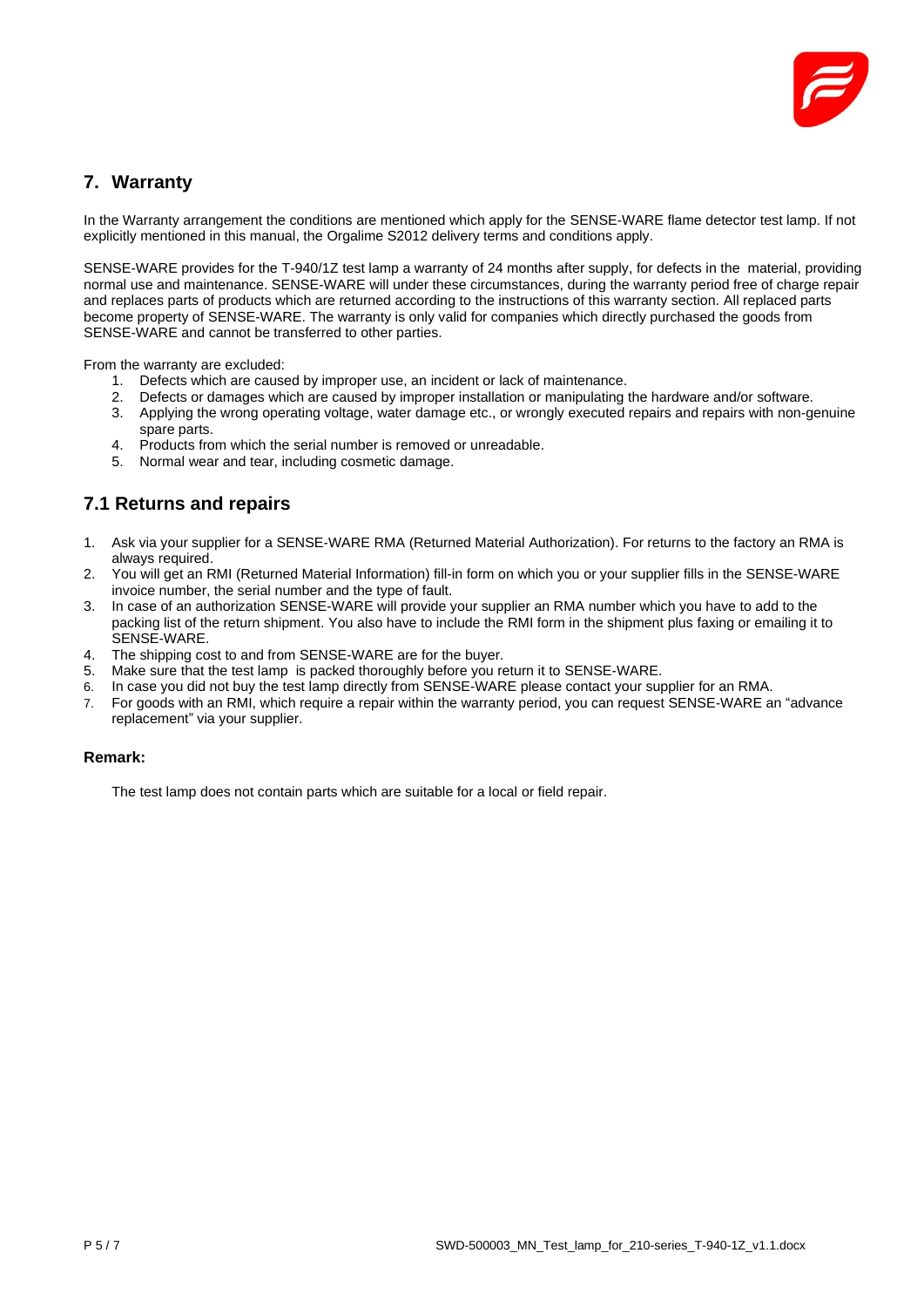

## <span id="page-5-0"></span>**8. Appendices**

## <span id="page-5-1"></span>**8.1 Appendix A: EU declaration of conformity**

Moved to separate DoC document, see website www.sense-ware.com

## <span id="page-5-2"></span>**8.2 Appendix B: EU declaration of conformity – ATEX Directive 2014/34/EU**

Moved to separate DoC document, see website www.sense-ware.com

## <span id="page-5-3"></span>**8.3 Appendix C: IECEx Declaration of Conformity - Certificate Hazardous Area**

Moved to separate DoC document, see website www.sense-ware.com